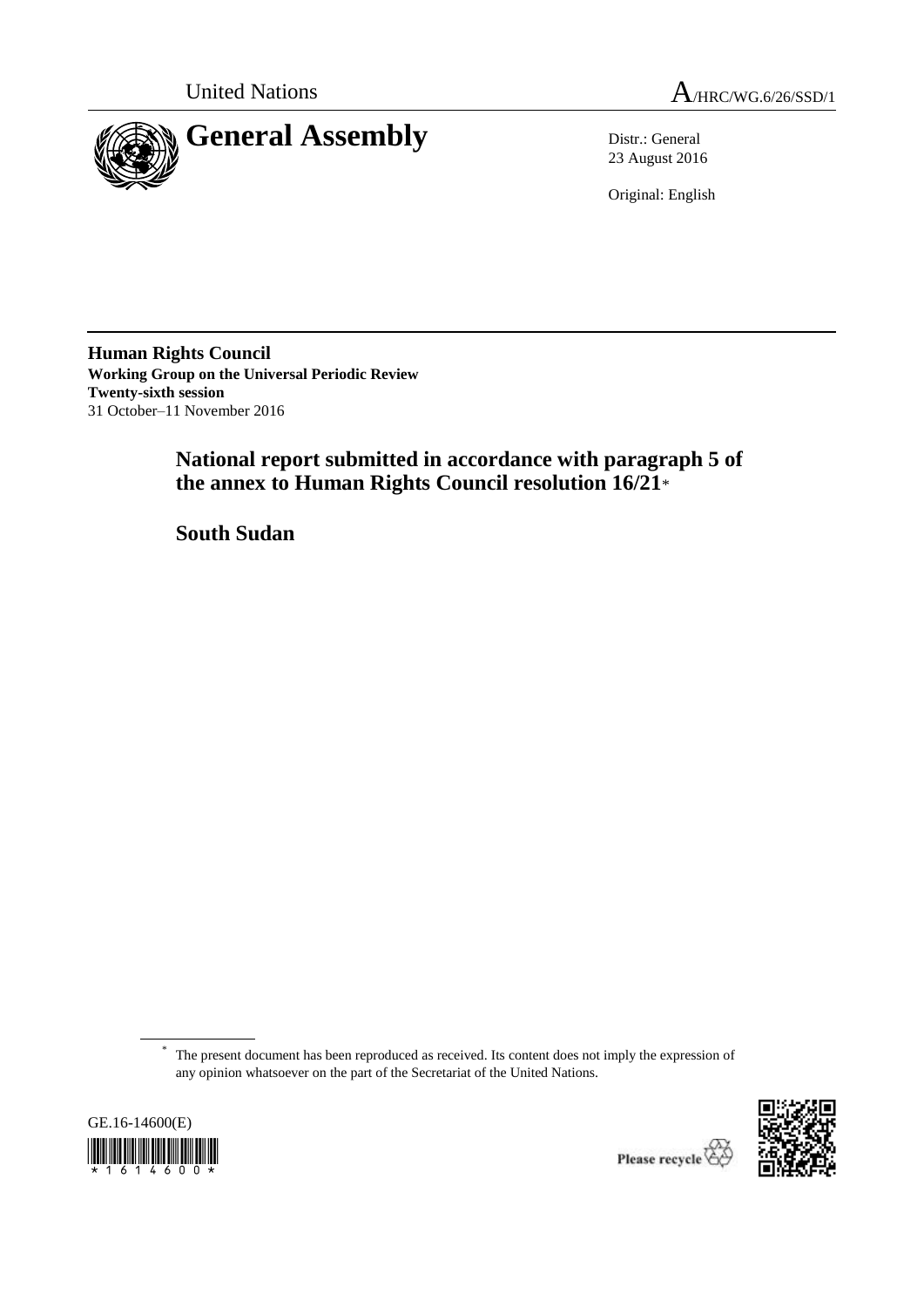# **I. Introduction**

1. The Republic of South Sudan was first reviewed as part of Sudan in 2011. This national Report provides updates on implementation of some of the recommendations under that Review. The Republic of South Sudan has made some progress on the implementation of the 2011 UPR recommendations by enacting laws for establishment of institutions relevant for promotion and protection of human rights in the country.

2. After independence from Sudan, South Sudan has undergone various complex situations. The most serious include the out-standing CPA issues with Sudan, insecurity and post-independence issues. South Sudan went through an internal conflicts in 2013 and recently in 2016.

3. This Report has identified measures undertaken by the Government in implementation of the 2011 UPR recommendations.

# **II. Methodology and broad consultation process**

4. The Government Inter-Ministerial Committee chaired by the Ministry of Justice and Constitutional Affairs and Ministry of Foreign Affairs and International Cooperation is responsible for facilitation, coordination and writing of this Universal Periodic Review (UPR). Initial consultative meetings took place on 16, 23 and 28 June 2016, with State and non-State actors in some of the states with security stability. The State and non-State actors in those states provided the Inter-Ministerial Committee with full account of coordinated efforts to bring peace and reconciliation to their communities. However, the Inter-Ministerial Committee was not able to visit some of the states, due to security concerns.

5. The information gathered at initial consultative meetings in the states was supposed to be validated in a workshop to take place in Juba on 8 July 2016, to be organized by the Inter-Ministerial Committee to provide the South Sudan Human Rights Commission and non-State actors with opportunity to make their final comments on the Report. But due to the security situation which erupted in Juba on 7 to 11 July 2016, the workshop could not be held.

## **III. Follow-up from previous UPR recommendations**

6. The Government has made efforts to preserve climate of peace achieved by the Comprehensive Peace Agreement (CPA) during the six years of the transitional period and continues to work with regional and international partners to ensure amicable resolution, to remaining post referendum issues. Also, the Government remains committed to negotiations with the Republic of Sudan to peacefully resolve other pending postindependence issues, including sharing of natural resources, border demarcation, foreign debts, oil and water sharing and citizenship.

7. The Government has promulgated The Transitional Constitution, 2011 (as amended), (the Constitution) as recommended in 2011 UPR. The Constitution contains provisions guaranteeing human and fundamental rights, including establishment of South Sudan Human Rights Commission in line with the Paris Principles. Also the Constitution has taken into account a catalogue for freedom of speech and assembly, multi-ethnic and multi-religious rights. Further, the Government has undertaken measures to amend all the post- CPA laws in line with the CPA and international obligations.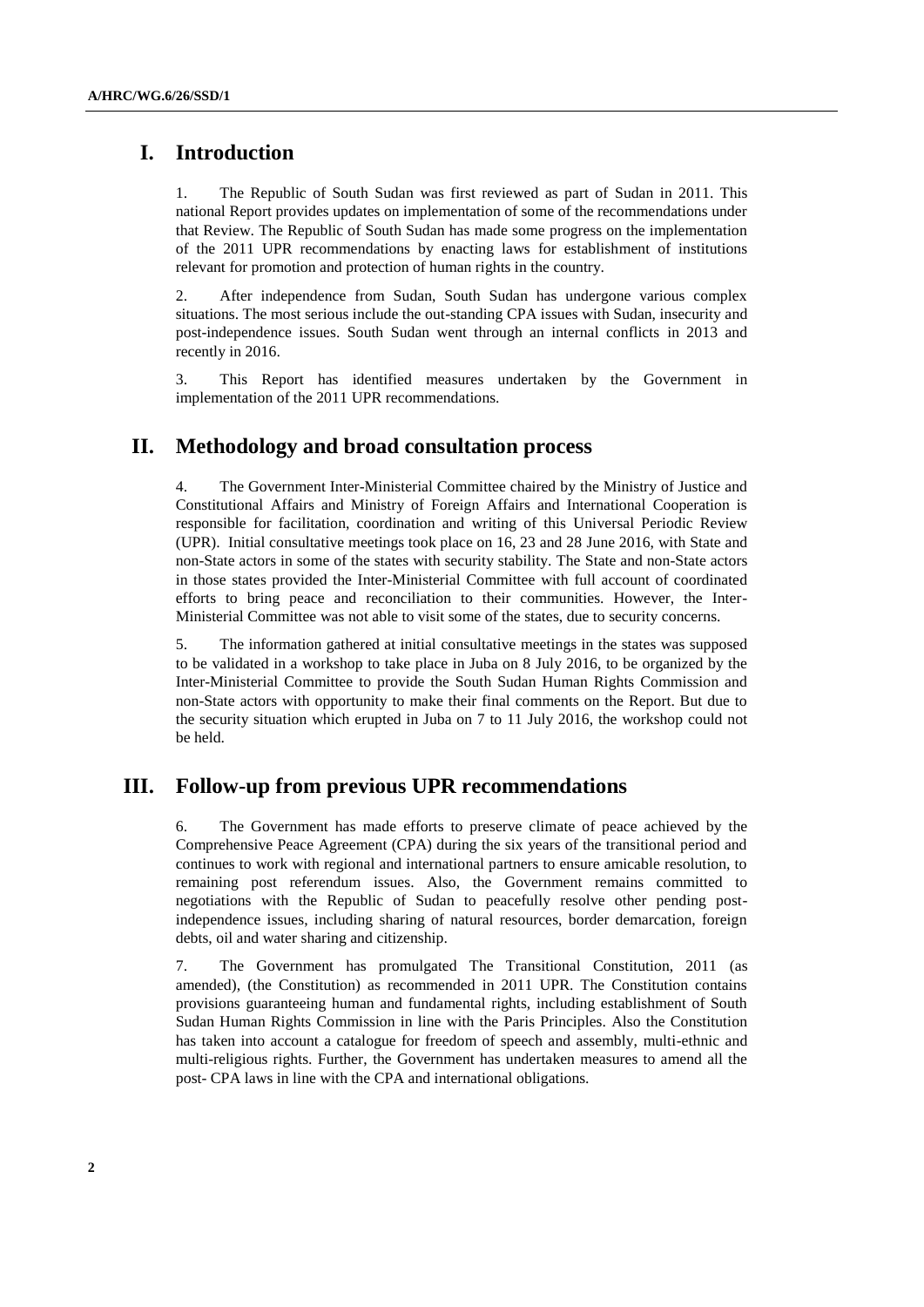8. As part of the Sudan, the Government has fully cooperated with the Independent Expert on the situation of human rights in the country and with support from OHCHR, adequately strengthened the capacity of the rule of law sectors, to promote and protect human rights. Also the Government has ratified without reservations the Convention on the Elimination of All Forms of Discrimination against Women and its Optional Protocol and the African Charter on Human and Peoples' Rights to ensure that no one will be discriminated against because of his or her ethnic origin or religion. Further, the Government has ratified and adhered to the Convention against Torture and its Optional Protocol.

9. The Constitution contains provisions which guarantee freedom of expression, association and assembly and permit human rights defenders, political parties and journalists to express their views freely in line with international human rights law. In this regards the Government has enacted relevant media laws and carried out workshops with view of strengthening awareness and respect for human rights within the national army and other organized forces.

10. Also the Government has enacted the Child law and adhered to the Convention on the Rights of the Child and its two Optional Protocols and endorsed the Paris Commitments to protect children from unlawful recruitment or use by the national army and other organized forces or armed groups.

# **IV. Normative and Institutional framework**

## **A. Constitution**

11. The Constitution contains in its Part Two, the Bill of Rights and fundamental freedoms derived from the international and regional human rights conventions ratified by the Republic of South Sudan. The Bill of Rights is intended by the Government to promote and protect human rights of the citizens and uphold democratic principles and good governance in the country.

12. The Constitution establishes three levels of government: national, state and local government based on certain principles, among others, devolution and linkages between the three levels, collaboration and popular participation. The national Government is composed of the President, 1<sup>st</sup> Vice President and Vice President and Ministers. All states have executive and legislative powers. The state executive consists of the Governor, Deputy Governor and Ministers. The local government, which is the third level of the government, is the nearest to the people and is made up of county, payam and boma in the rural areas. Also Part Two of the Constitution provides for national values and principles of good governance such as equality, non-discrimination, protection of the marginalized, social justice rule of law and 25% affirmative action for participation of women in public affairs. Other constitutional provisions provide for promotion and protection of human rights nationality, citizenship, land, participation of people with special needs, minorities and marginalized communities.

13. Part Five of the Constitution provides for establishment of institutions to uphold democracy and promotes human rights, among others, the National Legislature which is composed of two Houses: Council of States, consisting of fifty (50) members elected through the respective states and National Legislative Assembly, consisting of 400 elected or appointed members; National Elections Commission; Political Parties Council; South Sudan Human Rights Commission; Judicial Service Commission; South Sudan Police Service; South Sudan Prison Service; Anti-Corruption Commission and Directorate of Prosecution in the Ministry of Justice and Constitutional Affairs. Also the Constitution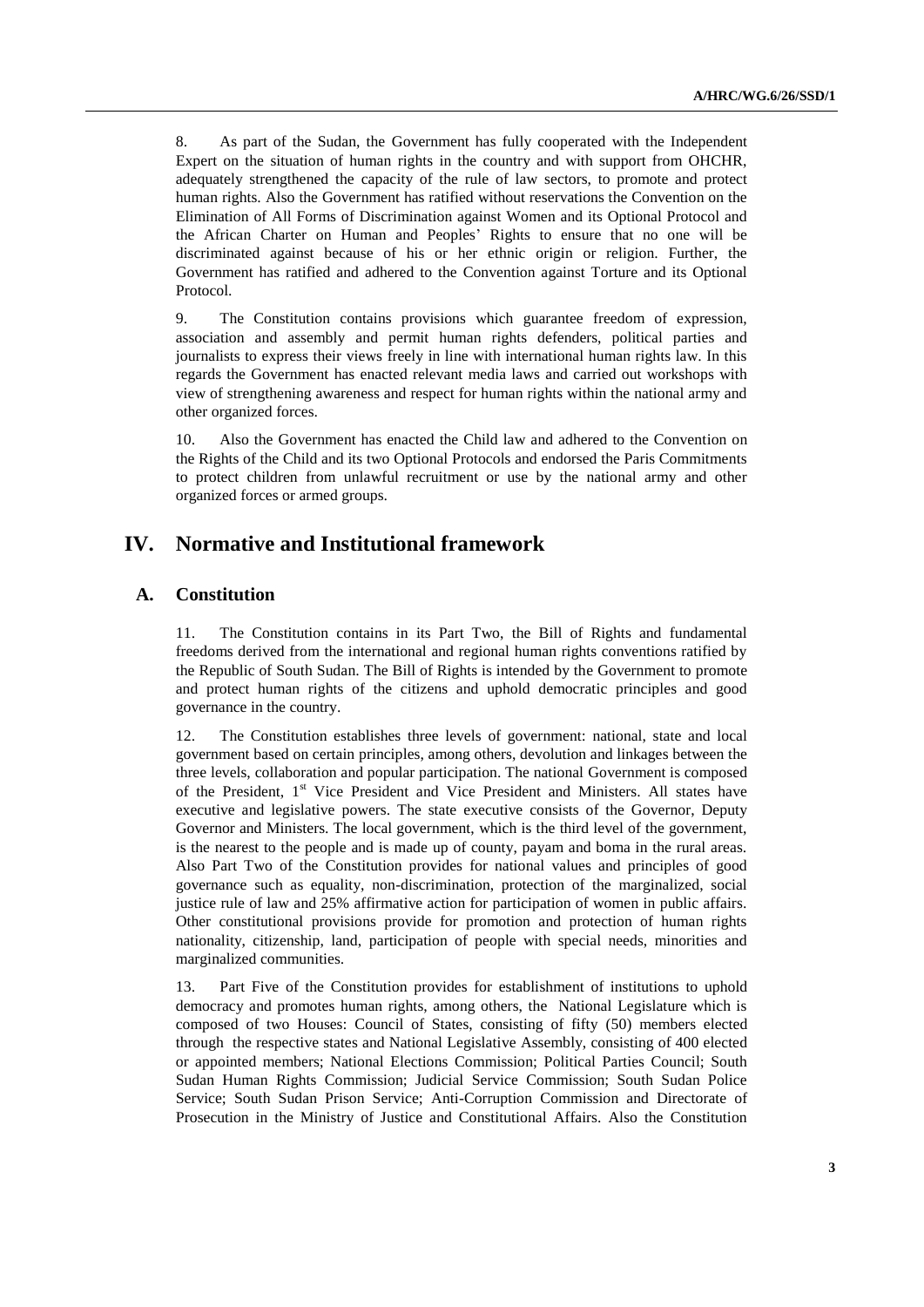provides that all human rights and freedoms enshrined in the international and regional human rights conventions ratified by the Republic of South Sudan shall be considered as integral part of the domestic laws of the country.

14. Article 11 of the Agreement on Resolution of the Conflict in the Republic of South Sudan (ARCSS) provides that the National Legislative Assembly shall be expanded for the duration of the Transitional Period and shall be known as the Transitional National Legislative Assembly (TNLA). The TNLA has to consist of four hundred (400) members, including the prior three hundred and thirty two (332) members and an additional sixtyeight (68) members appointed as follows: South Sudan Armed Opposition, fifty (50) members; Former Detainees, one (1) member; Other Political Parties, seventeen (17) members. Article 11.4 of the ARCSS provides for selection of the Speaker of the TNLA upon expansion of TNLA. However, due to the security events which took place in Juba from 7 to 11 July 2016, the establishment of TNLA in accordance with ARCSS has not yet taken place.

### **B. Legislation and Ratified Conventions**

15. The Government has enacted one hundred and thirty three (133) pieces of legislation and domesticated eleven (11) regional and international conventions, among others, the Sudan Peoples' Liberation Army Act, 2009, Southern Sudan Police Service Act, 2009, Geneva Convention Act, 2012, Passports and Immigration Act, 2011, Land Act, 2009, Refugees Act, 2012, Southern Sudan Human Rights Commission Act, 2009, Southern Sudan Anti-Corruption Commission Act, 2009, Political Parties Act, 2012, National Elections Act, 2012, Judicial Service Commission Act, 2008, Child Act, 2008, General Education Act, 2012, Southern Sudan Employee Justice Chamber Act, 2011, Southern Sudan Consumers Protection Act, 2011, Southern Sudan War Disabled, Widows and Orphans Commission Act, 2011, Public Grievances Chamber Act, 2011, Workers Trade Unions Act, 2013, Access to Information Act, 2013, Media Authority Act, 2013, Peace and Reconciliation Commission Act, 2012 and HIV/AIDS Commission Act, 2013.

16. The Government has acceded and ratified various regional and international conventions with aim of promoting and protecting human rights of its citizens. The Conventions ratified and acceded to by the Government are: the Geneva Convention and its Protocols; Convention Governing the Specific Aspects of Refugees Problems in Africa; International Convention on Elimination of All Forms of Discrimination against Women; Convention on the Rights of the Child and its Optional Protocols; Convention against Torture and Other Cruel, Inhuman or Degrading Treatment or Punishment; African Charter on Human and Peoples' Rights; Convention Concerning Protection of the World Cultural and Natural Heritage; Convention for the Safeguarding of the Intangible Cultural Heritage and Convention on the Protection and Promotion of the Diversity of Cultural Expression.

17. Other regional and international human rights related conventions ratified by the Government are the International Covenant on Civil and Political Rights (ICCPR) and 1<sup>st</sup> Optional Protocol; International Covenant on Economic, Social and Cultural Rights (IESCR) and Optional Protocol; International Convention on Elimination of All Forms of Racial Discrimination; Convention and Protocol Relating to the Status of Refugees; African Youth Charter; the African Convention for Protection and Assistance of Internally Displaced Persons in Africa and Convention on the Rights of Persons with Disability and there are about twenty (20) bills before the National Legislative Assembly for enactment.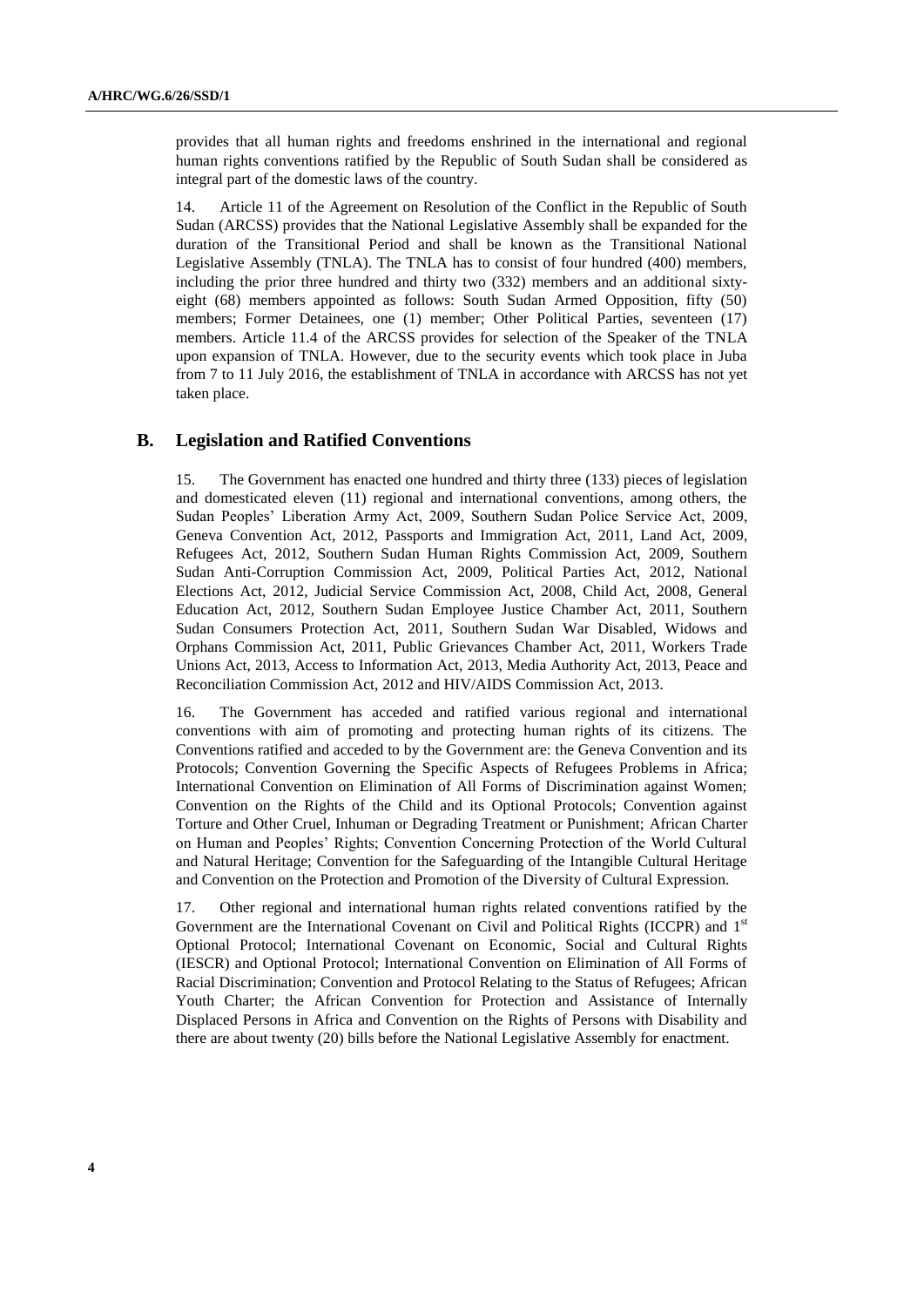## **C. Administration of justice**

18. The Constitution guarantees the inherent right to life, dignity and the integrity of the person and that no one is to be arbitrarily deprived of life, liberty and security of the persons and not be subjected to arrest, detention, deprivation or restriction of liberty, torture or cruel, inhuman or degrading treatment or punishment, except in accordance with procedures prescribed by law.

19. The right to fair trial is guaranteed under the Constitution and that any accused is presumed innocent until proved guilty in accordance with the law. A person arrested of any offence is required to be informed at the time of such arrest of the reasons for his or her arrest and cannot be held in detention for a period exceeding 24 hours before being produced in court. Where the accused cannot afford legal cost in a trial for commission of serious crimes, the Government is required by law to provide legal aid. To uphold this constitutional provision to fair trial, the Government in May, 2013 established a Legal Aid Fund of 5,000,000 South Sudanese Pounds, as seed fund for legal aid services.

20. Being a nation emerging from decades of conflict, the Government is faced with more challenges; some of them are around effective protection of human rights and freedoms. The Government is still putting in place regulatory frameworks to improve performance of the administration of justice sectors personnel, including training of prosecutors and judges, court clerks, police and prisons officers. The administration of justice sectors personnel and infrastructure in the conflict affected cities such as Malakal, Yambio, Bentiu and Torit are in dire need for rebuilding of the destroyed prosecutors and judges offices, courts, police stations and prisons. The Government is soliciting for financial support from the relevant international partners for reconstruction of institutions and training of the administration of justice personnel.

### **D. Judiciary**

21. The South Sudan Judiciary is established by the Constitution and also the ARCSS as an independent body to uphold the principle of separation of powers and the supremacy of rule of law. The judiciary is composed of the Supreme Court; court of appeal; high court; county courts and other lower courts. Currently there are three (3) branches of court of appeal, one each in major regions of Greater Bhar Elghazal, Greater Equatoria and Greater Upper Nile with the High Court established in the former 10 states. The ARCSS provides for reforms of the judiciary that shall include the review of the Judiciary Service Commission Act, 2008, capacity building of the judicial personnel and infrastructure.

22. The Government, with assistance from the international partners, prepared Human Rights Agenda and Action Plan and identified general areas of reforms, including training of judicial personnel, public prosecutors, police and prisons officers in dealing with cases involving vulnerable groups such as juvenile offenders, women and mentally ill. The Government established in the judiciary Juvenile Remand Review with aim of reducing the amount of time children spend in pre-trial detention and also introduced the United Nations Rule of Law Indicators in all activities of the judiciary to measure effectiveness and performance of the trained judicial personnel.

23. Further, in 2013, the Government established Mobile Courts in Juba to reduce time of pre-trial detentions and arbitrary arrest and this resulted in trial of indiscipline members of the organized forces. Membership of the Mobile Courts consisting of civilian judges and military judge advocates.

24. Judiciary has many challenges; among those challenges is the presence of the customary courts run by traditional leaders in accordance with Local Government Act,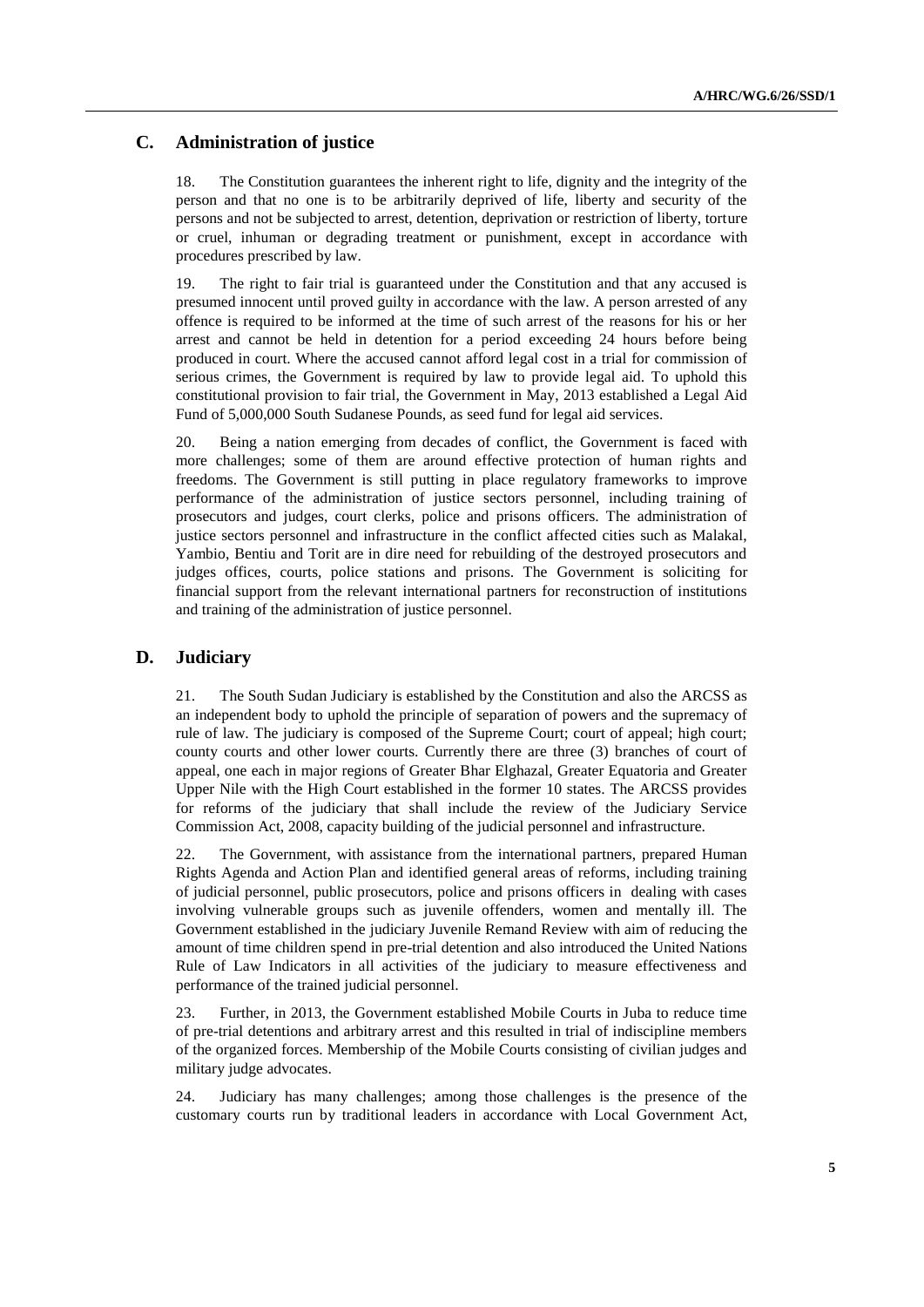2009, parallel to the statutory courts. To address the challenge of dual court system in the country, the Government, with support from UNMISS – Human Rights Division, developed and provided a number of trainings to the traditional leaders in some states with aim of improving the customary courts standards.

25. Other challenges of the judiciary are, among others, limited reach of formal justice, poor infrastructure and limited capacity of judicial officers and lack of physical facilities such as library and court buildings.

## **E. National Army (SPLA)**

26. The Constitution provides for establishment of professional and disciplined armed forces to uphold the Constitution, defend the sovereignty of the country, protect the people and secure territorial integrity of the country, assist in the development and participate in reconstruction and disaster management. Terms and condition of service of the national are provided in the Sudan Peoples' Liberation Army Act, 2009. In transformation of the army, the Government adopted Objective Force, 2017 which provides for leadership vision of the national army. The main elements of transformation to achieve the vision include the recruitment procedures, qualification requirements, trainings and size of the army.

27. With support from the UNMISS – Human Rights Division and UNMISS Military Justice Advisory, the Government provided trainings throughout the country to the members of the national army, on application of human rights standards, with main focus on strengthening the military justice accountability system.

28. Also, in 2012, the Government with the United Nations and UNICEF signed a Revised Action Plan with aim of preventing recruitment into the army of any person under the age of 18 years. As a result of signature of the Action Plan by the Government, in 2013 alone, 821 boys and girls were released from the national army and 540 from militias groups operating within the country. Further, the Government established within the army a Child Protection Units which facilitated access by the United Nations, UNICEF and South Sudan Disarmament and Demobilization Commission personnel to monitor, report, verify and register any recruitment of children by the army.

29. Lately in April 2015, the Government, UNMISS and UNICEF demobilized and released 36 children associated with the national army in Malakal, Upper Nile state and identified, screened, demobilized and released other 37 children in Warrap state. In May 2016, the Government, UNMISS and UNICEF identified, screened, demobilized and released 20 children associated with the armed groups in cities of Mayom and Mankein in Unity state.

30. Under arrangement with the national army, the UNMISS seconded an International Child Protection Specialist to the army Child Protection Unit, with aim of providing an ongoing technical support and trained 1,043 army Child Protection Unit officers. In August 2013, the army Chief of General Staff issued Punitive Orders prohibiting recruitment and use of children by the army and mandated referral of all violations of child rights to the Military Justice for prosecution.

31. The ongoing efforts by the Government in transformation of the army into professional force faced various challenges, including eruption of internal conflicts, recruitment standards, trainings and financial resources, composition, inadequate structures and system to manage a modern armed forces.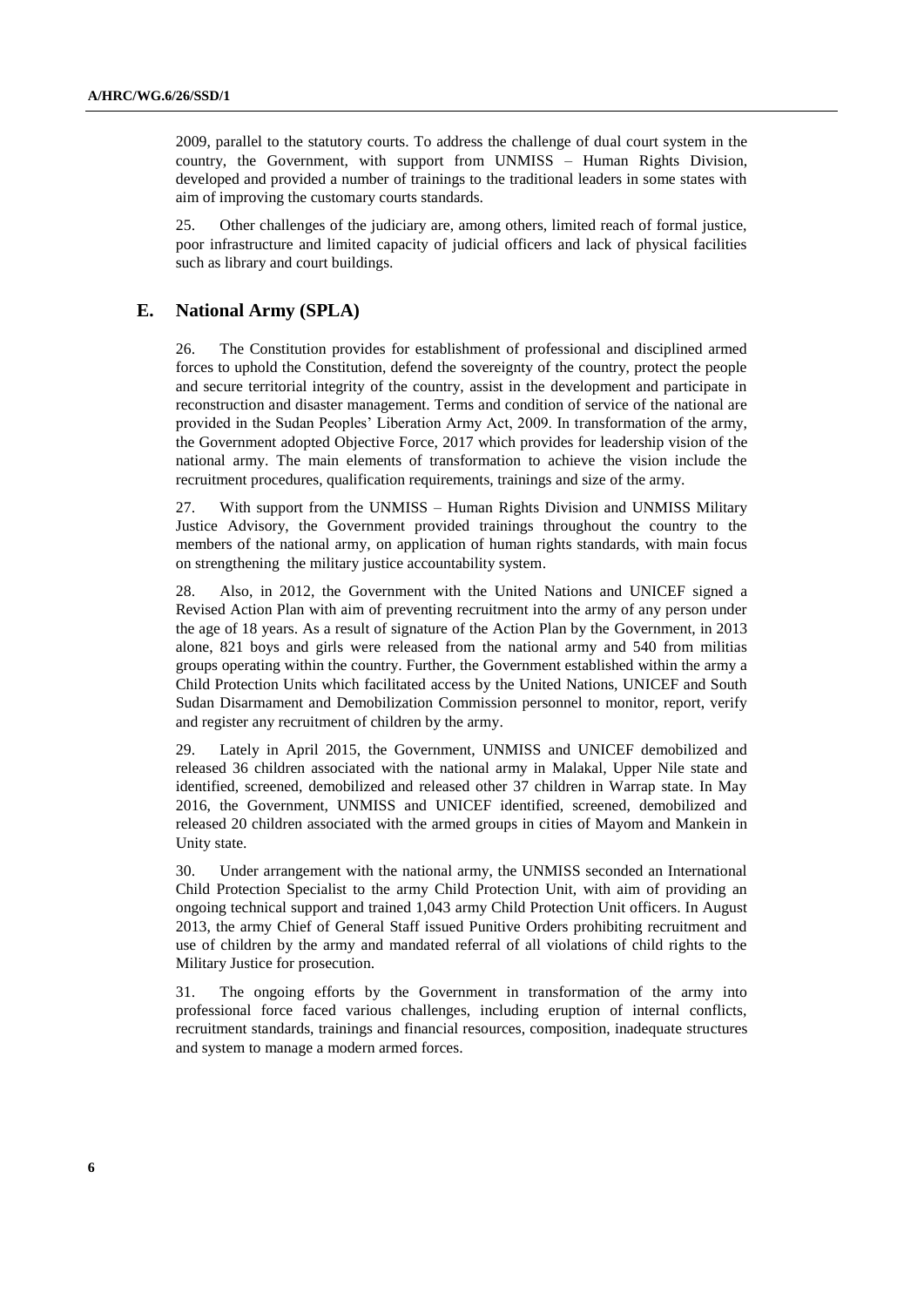### **F. National Security Service**

32. The Constitution provides for establishment of professional National Security Service, subject to the authority of the Constitution and the law and to be subordinate to civil authority and respect the will of the people and human rights. To regulate affairs of National Security Service, the Government enacted the National Security Service Act, 2014 and embarked on internal reforms with aim of building the necessary institutional capacity, including training on respect for human rights by members of the Service. The Government also with support from the International Red Cross (ICRC) undertook trainings of the Service new recruits in the field of human rights and international humanitarian law.

33. To uphold discipline within the National Security Service, a Legal Department has been established to oversight and advise on issues related to best practices and respect to human rights. Also, the Legal Department is tasked to deal with complaints made by members of the public against Service personnel. To demonstrate transparency, the Government has allowed access by the International Red Cross (ICRC), prosecutors and lawyers representing detainees to inspect National Security Service detention facilities in Juba. The Government further has undertaken other reforms as mandated by the law, including recruitment requirements and training standards.

34. Like the SPLA, the National Security Service is faced with various challenges, including indiscipline personnel, lack of adequate training on human rights issues, educational qualifications, recruitment procedures, lack of clear direction and mission and financial resources.

### **G. Police Service**

35. The Constitution provides for establishment of professional Police Service at national and state levels to combat, investigate crimes, maintain law and public order and protect the people and their properties. The Police Service is headed by Inspector General and its terms and conditions of service are regulated by Southern Sudan Police Service Act, 2009.

36. In 2011–2015, the Government with support from United Nations Police (UNPOL), developed Strategic Training Plan, which provided foundation for long-term institutional development to improve performance of the Police Service. Under the Strategic Training Plan, 300 UNPOL officers were co-deployed with South Sudan National Police with aim of transferring knowledge and skills. Also UNPOL provided human rights training modules for police cadets at the National Police Academy based in Rejaf, Central Equatoria state. Further, similar human rights trainings were provided by UNPOL, including training on monitoring of police detention centers, respect for human rights, especially with regard to resolving cases of arbitrary arrest or detention, prevention of violence against women and children and training of 5,100 police officers in English language literacy. As a result of the trainings, by UNMISS and other international partners, the Government established Special Units chaired by female police officer to deal with issues related to women and children, especially on issues of gender based violence (GBV). In 2011, the Government adopted Police Reform Plan which its main objective was to develop and increase capacities of the police personnel and broadening of their activities across the country.

37. The Government lacks financial resources to carter for pension of the demobilized SPLA officers and because of the financial challenges, the National Police Service is becoming a backdrop of continuing absorption of large numbers of the SPLA officers. Unfortunately the SPLA officers absorbed into the police force are from the vulnerable groups, including women, the weak, aged and the injured. Other challenges facing the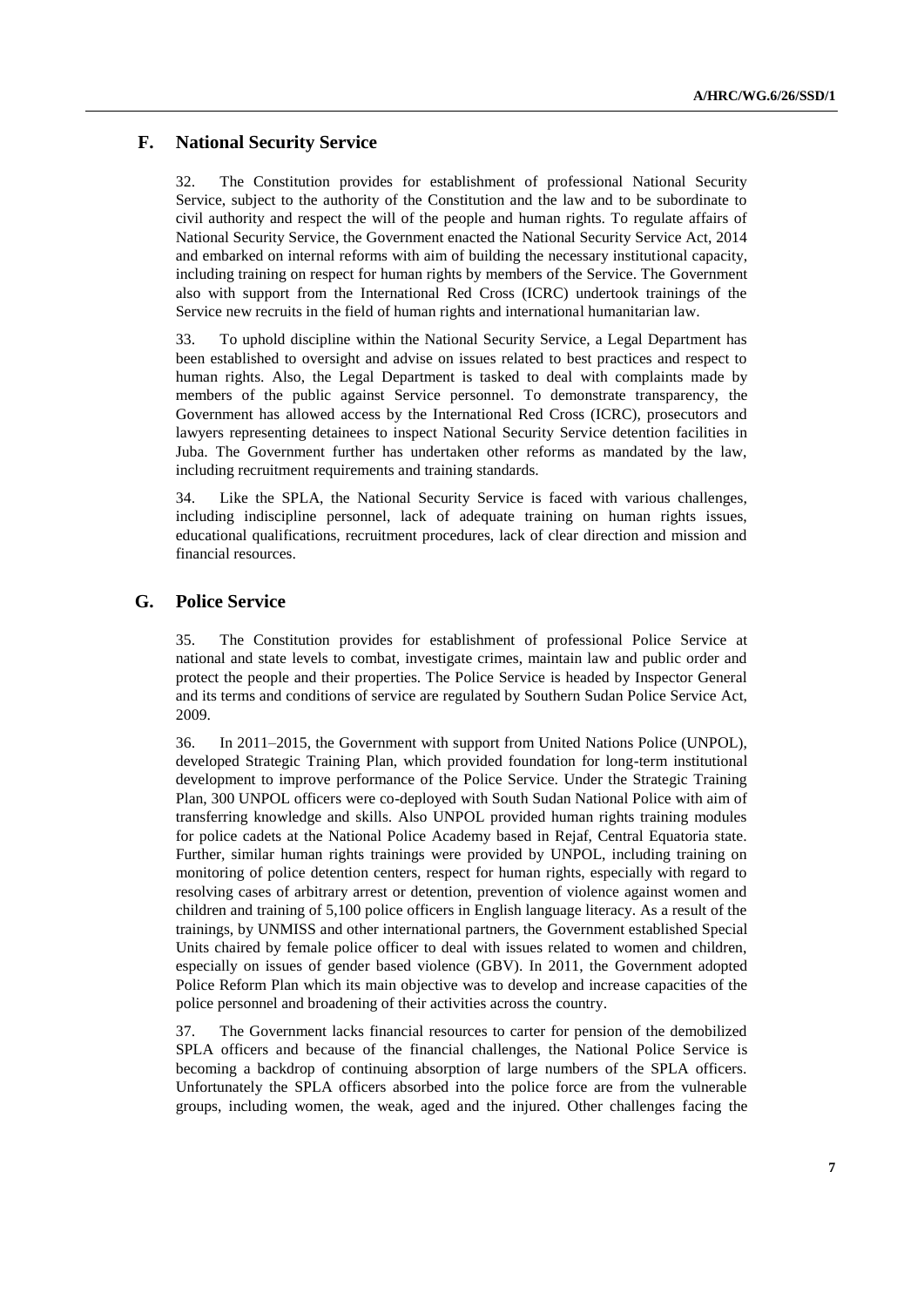Government in transformation of the police force, including issues of composition, structure, education, training and lack of financial resources. As a result of these challenges, the Government is seeking from the international partners a technical and financial assistance to support transformation of the National Police Force into a professional force. The technical assistance needed, among others, include literacy training, infrastructure development and investigation skills, trainings on gender-based violence crimes and human rights related cases.

## **H. Prisons Service**

38. The Constitution provides for establishment of professional Prisons Service at national and state levels, with mandate to manage, maintain, operate and treat prisoners humanely. The prisons Service personnel terms and condition of service are regulated by South Sudan Prison Service Act, 2011. From onset, the Government has undertaken measures of training Prisons Service personnel and improving detention conditions of the prisoners by reducing overcrowdings in the prisons facilities by establishing separate prison cells for men and women and juvenile offenders. Another step taken by the Government is to separate holding of pre-trial detainees from convicted prisoners. Prison feeding, health care and sanitation have also been progressively improved.

39. The Government has initiated low-cost reforms efforts to lower number of pre-trial cases and formed a National Prison Department Committee to develop strategies for meeting of international prisons standards. With support from international partners, the Government constructed two prisons at Rweto in Eastern Equatoria and Jonglei and renovated some central prisons in Juba, Wau, Malakal, Rumbek, Aweil, Torit and Yambio and proposed project for construction of new prisons in Bentiu and Kwajok. All main prison facilities have health center facility at least with a doctor or medical assistance. In an effort to improve condition of juvenile offenders, the Government has allocated to the Prisons Service a piece of land in Juba for construction of reformatory school, however, construction of the reformatory facility has been delayed by the recent conflict in the country. In another effort to rehabilitate convicted prisoners, the Government with support from the international partners, opened fully-equipped prison workshops for training of inmates on various vocational skills in Juba, Yambio and Wau central prison.

40. During and after the colonial period till its independence in 2011, South Sudan was a neglected region of the Sudan, with limited number of prisons facilities. Overcrowding in its prison facilities and high level of illiteracy remain a major challenges. Management of juvenile, women and mentally ill inmates, lack of means of transportation, trainings of the prisons personnel, development of new infrastructures and institutions and access to medical care by the inmates are other challenges facing the Prisons Service. Although the Government has recently trained and graduated its first batch of prisons officers, there is still need for additional trainings and technical assistance and financial resources to build new prison facilities so as to overcome the challenges of overcrowdings still prevailing in some of the prison facilities in the country.

## **V. Promotion and protection of human rights**

## **A. Land rights**

41. The Constitution provides that "every citizen has the right of access to decent housing" and that the "State is to formulate policies and take reasonable legislative measures within its available resources to achieve the progressive realization of these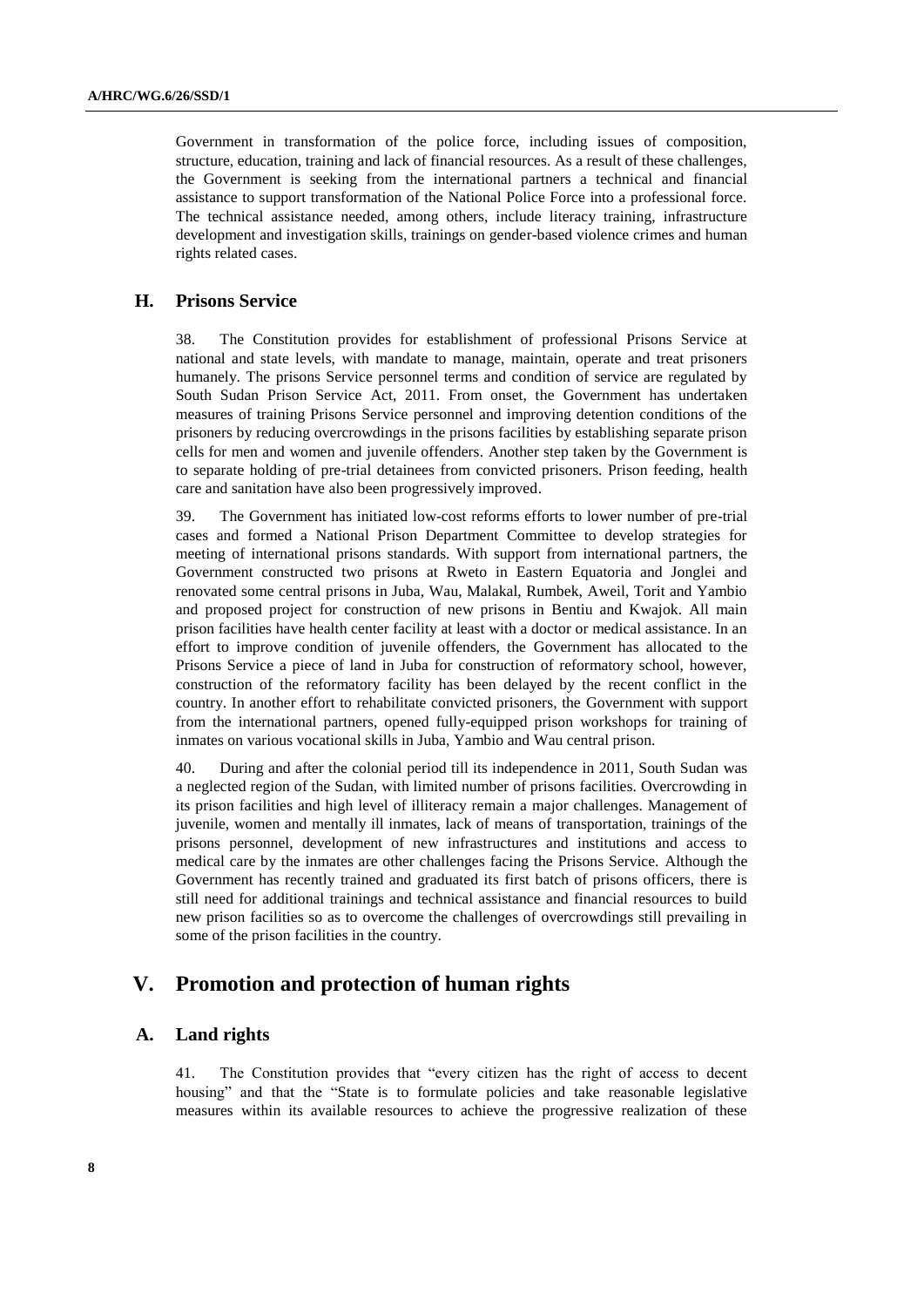rights". The Government enacted the Land Act, 2009 which establishes a legal framework, governing issues of land tenure, regulate ownership, recognizes customary law and practices related to land owned by the communities and guarantees a fair and prompt compensation to any person whose right of occupancy or ownership has been affected by acquisition of his or her land for public purpose. Under the Local Government Act, 2009 the local government council is the primary institution managing land issues in the rural communities.

42. The Government in 2012, developed National Housing Policy of taking towns to the people and to guide and regulate urban and rural housing development and other related services across the country. The Land Regulations developed by the Land Commission in accordance with provisions of Land Act, 2009 is dealing with issues related to restitution of land and to assist the courts with disposal of land disputes.

43. On issue of internally displaced persons (IDPs) and before the conflict of 16 December 2013, population of IDPs settled in urban areas or on land provided by host communities was estimated at 390,000 IDPs. The IDPs who returned to their places of origin, after signing of the CPA found that their lands were occupied by other settlors. This situation of settling IDPs on land owned by others was also aggravated by the conflict of 16 December, 2013 which resulted in displacement of various communities in Juba, Malakal, Bentiu and Bor. After establishment of the Transitional Government of National Unity (TGoNU), the IDPs within the UNMISS Protection of Civilians Sites (POCs) in Juba, expressed desire to leave the Sites and return to their homes. In preparation for their exit from POCs, the Government has directed the Ministry of Humanitarian Affairs and Disaster Management in collaboration with international partners to address post-Agreement challenges related to repatriation, relief, resettlement and rehabilitation of refuges and IDPs.

44. Also on 6 May 2016, the TGoNU approved plans directing ministries responsible for security sectors to ensure that occupants of homes or plots of land, illegally appropriated in the wake of 16 December 2013 conflict, to be returned to the rightful owners. The TGoNU further directed the Ministry of Justice and Constitutional Affairs to initiate legal proceedings against potential culprits who are engaged in IDPs land grabbing. The IDPs currently living in the UNMISS Protection of Civilians Sites in the country are top priority of the Government which has ordered vacation by soldiers or persons occupying any house belonging to an IDP. Those IDPs who are willing to be relocated to the place of their choice will be facilitated and the cost will be paid by the Government.

45. On issue of land restitution, the Government has in place a policy for restitution of right to land held in the communities where IDPs and returnees originated from during the conflict times. The Government also resolved that no IDP will be forced to exit POCs or any place against his or her will and that those IDPs seeking to permanently settle in the community where they have been hosted would be allowed to do so and if land is available be granted piece of land for housing purpose.

46. There are many challenges facing the Government, including issues of training of government officials to halt land grabbing by people in authority, corrupt practices within land departments and abuse of powers by some government officials and traditional leaders. To improve land tenure in the country, the Government is soliciting from the international partners technical and financial assistance to build the necessary capacities to receive the IDPs from the UNMISS - POCs in cities of Malakal, Bor, Bentiu, Juba and Wau. The IDPs are in need of essential services such as health, water, educational facilities, trained teachers and food, when relocated to their places of origin.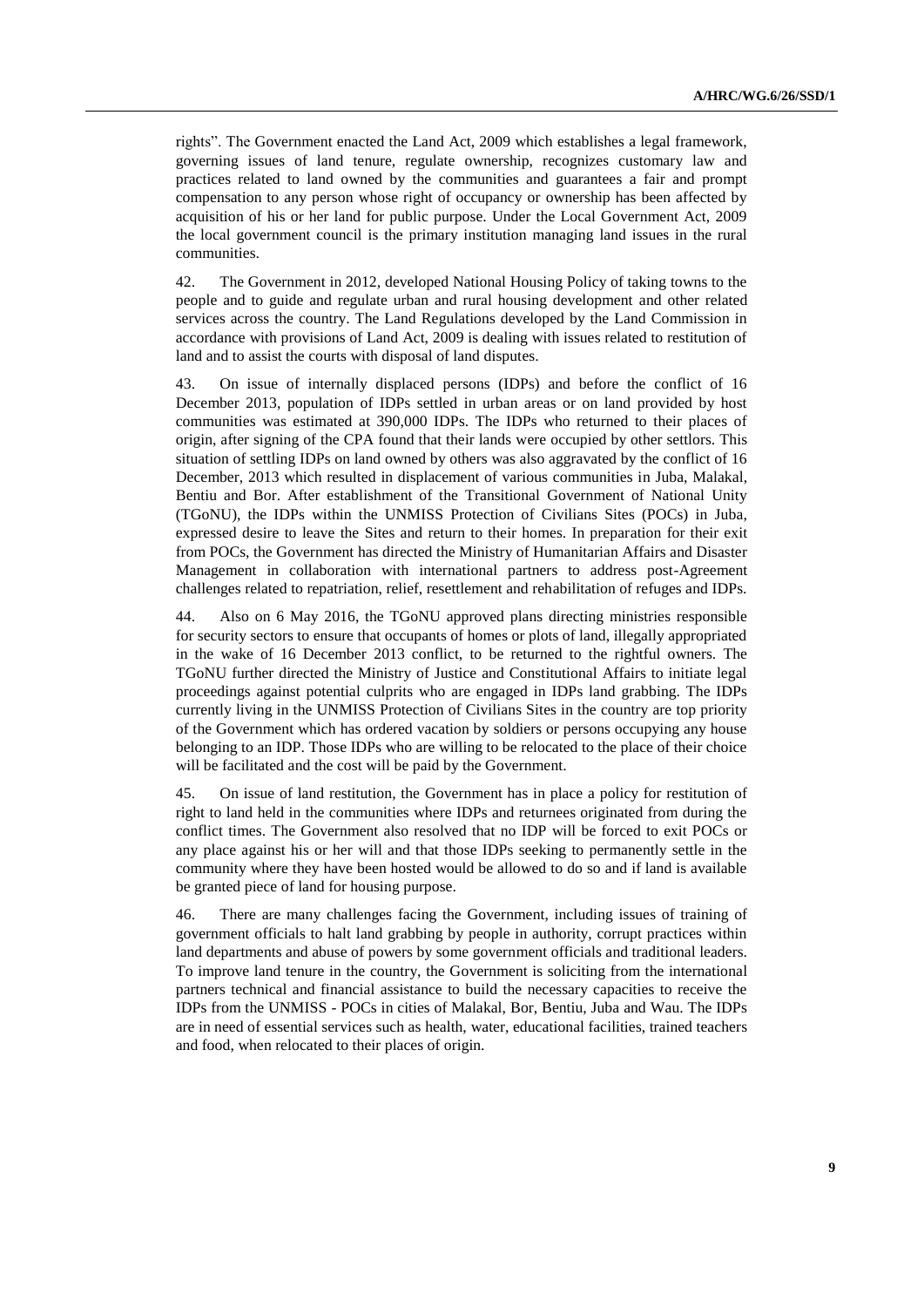## **B. Protection of civilians**

47. The Constitution confers on all levels of the Government primary responsibility to provide security and welfare to the people of South Sudan. As a nation emerging out of long civil war, security remains a continuing concern for the Government. The impact of continued armed conflicts in parts of the country continues to affect the security of civilians and impairs their human rights. The Government with the limited resources is undertaking dual task of nation and State building to achieve a return to normalcy. After signing of the CPA in 2005 and the ARCSS, 2015, the Government is still grappling with issues of insecurity caused by inter-communal conflicts, hostile activities of foreign backed armed rebel groups, criminal activities of armed gangs, indiscipline among some elements of the security forces and unabated cattle rustling. These insecurity activities remain challenges in several parts of the country and are serious threat to human security and an impediment to government efforts to development and delivery of essential services to the civilians.

48. The Government is enacting laws which defined the role, functions and powers of the security sectors personnel with appropriate supervisory and disciplinary structures and is undertaking comprehensive security sectors reforms as outlined in ARCSS, with aim of combating violence being perpetrated against civilians. The efforts are being exerted to reform security sectors, including registration of weapons, screening of all security personnel, improving capabilities, discipline and professionalism.

49. On efforts to combat corruption, the Constitution confers on the Anti-Corruption Commission powers to protect public property, investigate and prosecute cases related to corruption and combat administrative malpractices in public institutions. The Anti-Corruption Commission has conducted awareness-raising and sensitization workshops on mechanisms and processes for combating corruption in the country. In the recent development, in June 2016, the High Court in Juba has found guilty of corruption practices and sentenced to life imprisonment sixteen (16) accused including senior government officials.

50. There remain enormous challenges facing the Government to provide a lasting and meaningful protection to the civilian in the country. Humanitarian needs remain substantial, especially in areas such as Jonglei, Unity, Upper Nile, Western Bhar Elghazal, Northern Bhar Elghazal ,Western Equatoria and some parts of Central Equatoria, where insecurity has continued to produce waves of displacement, including influx of Sudanese refugees from neighbouring Sudan. As result more than 90% of the population in the affected areas by the insecurity lives below the poverty level and facing food gaps.

## **C. Protection of women and children**

51. The Constitution provides that women will be accorded full and equal dignity of the person with men; have the right to equal pay for equal work; participate equally with men in public life and promote women participation in public life and their representation in the legislative and executive organs by at least 25% as an affirmative action to redress imbalances created by history, customs and traditions. The Government established Ministry of Gender, Child and Social Welfare with mission of promoting and protecting human rights of vulnerable groups, women and children, elderly and persons with special needs. The Ministry, in collaboration with state Ministries of Social Development and civil society, work together to ensure appropriate measures for elimination or mitigation of injustices and equitable distribution of resources. The National Ministry of Gender, Child and Social Welfare also prepared a Gender Policy Framework that lays out programmes for the whole country. Under the policy, principle of gender mainstreaming is given prominent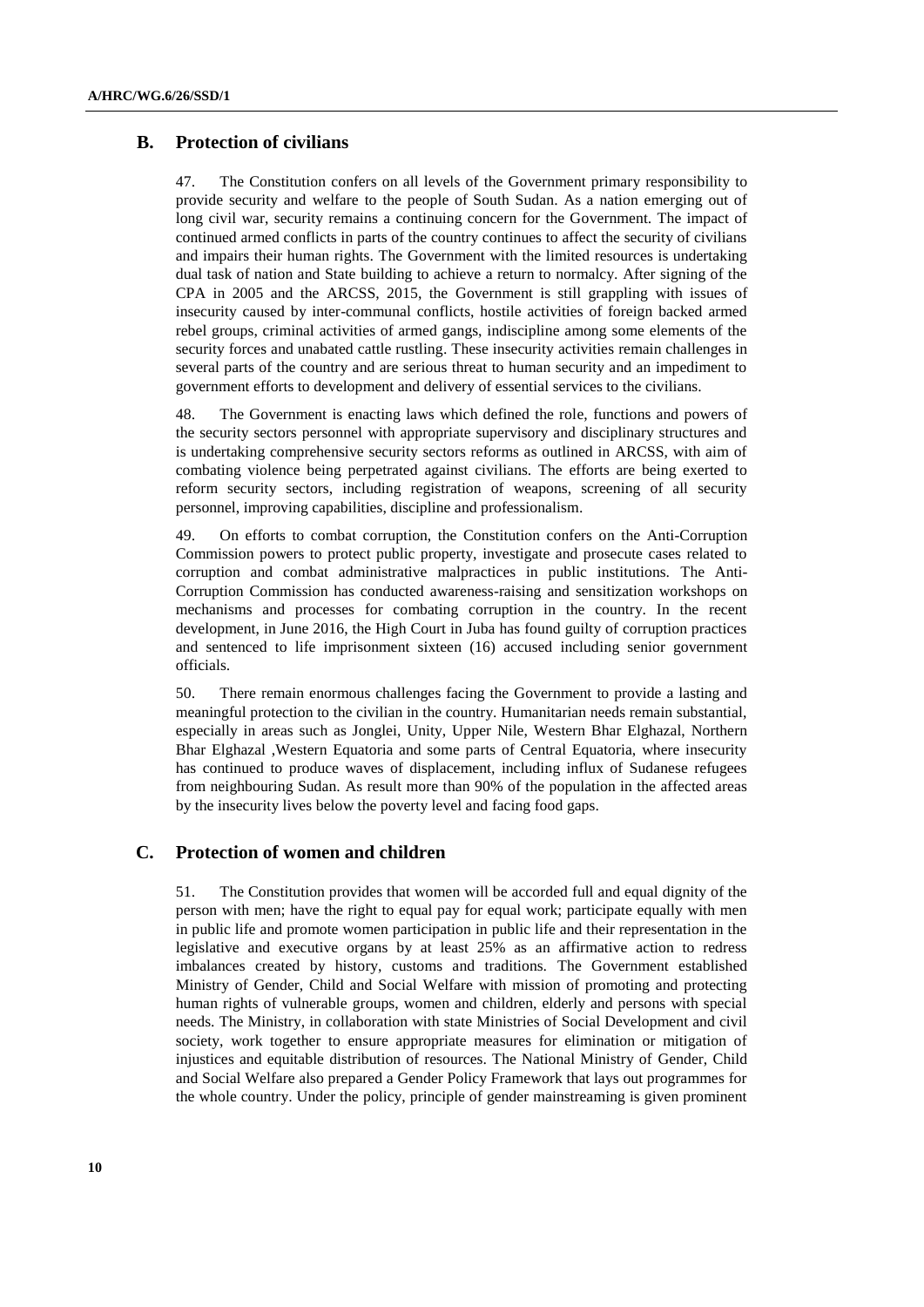focus in which government and private sector institutions are to work towards elimination of all forms of discrimination against women and vulnerable groups.

52. In an effort to promote and protect women and children and vulnerable groups human rights, the Government has enacted laws and acceded to a number of regional and international conventions, including International Convention on Elimination of All Forms of Discrimination against Women; African Union Charter on the Rights and Welfare of the Child and Southern Sudan Child Act, 2008. In addition the Government adopted National Gender Policy, 2013; Public Service Gender Mainstreaming and Sensitization Manual, 2013; National Standard Operating Procedures (SOP) for Prevention, protection and Response to Gender Based Violence, 2014; National Action Plan for implementation of the United Nations Security Council Resolution No. 1325 (2015–2020) and Policy on children without parental care.

53. Since South Sudan independence in 2011, significant equal treatment, promotion, protection and respect for women human rights have emerged in the country. Women have taken an active role in the society but illiteracy rate as high as 84 to 86% has been the major challenge affecting women equal participation in the public life. On the basis of United Nations Security Council Resolution No.1325, gender awareness and peace forums were held nationwide. In August, 2012, the Sudan Peoples' Liberation Army (SPLA) with support from UNMISS, undertook a gender-mainstreaming training. In another effort to promote girl-child education, UNICEF and the National Ministry of General Education facilitated and launched a National Strategic Plan on girl-child education which was disseminated nationwide. Through media and public events, advocacy efforts by the Government and international partners to increase number of girl-child enrolment in schools is ongoing.

54. The President of the Republic, with the Special Representative of the United Nations Secretary General on Sexual Violence in Conflict, signed a commitment to prevent sexual violence against women and children, including development and strengthening of laws, issuance of clear orders to all defence and security forces, ensure accountability in accordance with international standards for sexual violence crimes and strengthening protection of all internally displaced persons.

55. Full implementation of the 25% affirmative action as enshrined in the Constitution remains a big challenge to the Government because women illiteracy rate is higher than that of the men. This illiteracy rate among the women population is caused by customs and traditions perceptions and led to different allocation of duties, recognition and valuing of roles of women in the society. These experiences cut across the entire social construction ranging from the family, community to the national levels through religion, education, culture, and the media.

56. Perpetuation of gender inequalities, biases and discrimination which translate into systematic violations of the rights of women, including incidences of gender based violence (GBV) such as sexual exploitation and abuse, early and forced marriage of girl-child and domestic violence continue to be a challenge to the Government efforts to protect and promote women and child rights. Although the Southern Sudan Child Act, 2008 provides for marriageable age of 18 years yet many girls are married off before that age of 18, especially in rural areas where presence of government institutions is limited.

57. The adoption of the National Gender Policy; Public Service Gender Mainstreaming and Sensitization Manual; National Standard Operating Procedures (SOP) for Prevention, protection and Response to Gender Based Violence; National Action Plan for implementation of the United Nations Security Council Resolution No. 1325 (2015–2020) and Policy on Children without Parental Care, are prove of the Government efforts to eradicate harmful customs and traditions which places women at lower scale level of the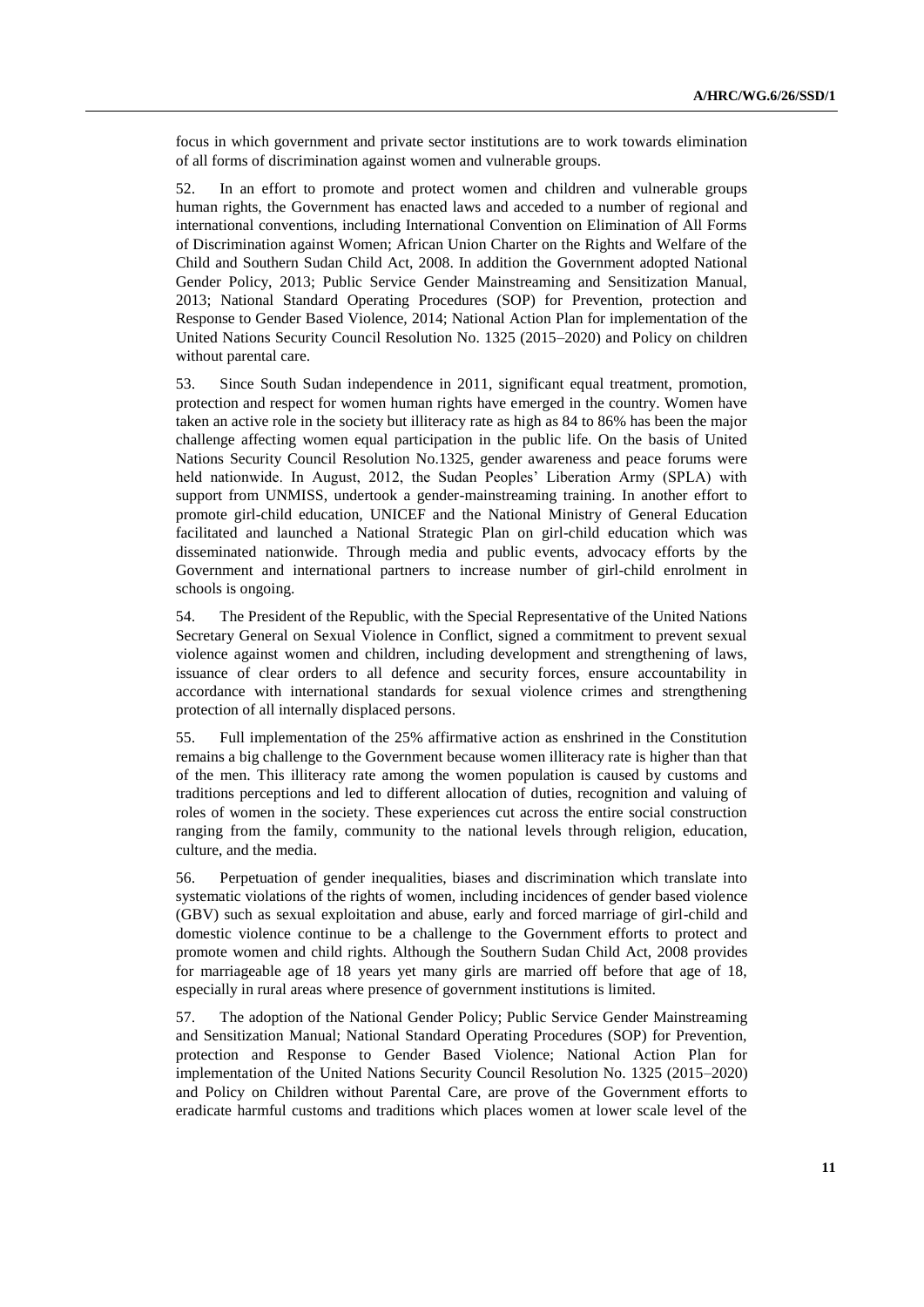society. The Government has established fourteen (14) Special Protection Units (SPU) at various police stations in Juba and other major cities to enable women, girls and children, report cases of gender based violence (GBV). In addition, the Government with international partners, established women Friendly Spaces in the country so that women and girls are encouraged to discuss issues related to their welfare and training on necessary social skills. The Government, with support from some financial international partners, advanced financial grants to women with aim of carrying out group-businesses. Before the 16 December 2013 conflict, the Government made plans for establishment of women's bank and women's empowerment trust fund with view of eliminating women inability to access capital credits and other financial services.

58. Lack of funding, long civil war and the entrenched inequalities impacted negatively on the lives of people, particularly women, children, persons of special needs and other vulnerable groups. To eradicate imbalances in the society, especially against women and children, the Government is seeking technical and financial assistance from the relevant international partners so that it can implement its plans, policies and laws.

## **D. Freedom of expression and rights of access to information**

59. The Constitution provides for protection and promotion of freedom of expression and access to information as well as freedom of the press, including the right to form or join political party, association and trade or professional unions. To uphold this constitutional mandate, the Government has enacted the Broadcasting Corporation Act, 2013, Access to Information Act, 2013 and Media Authority Act, 2013. The Government also has formed an independent South Sudan Media Authority Board under the Media Authority Act, 2013 and Information Commission under Access to Information Act, 2013.

60. Currently, there are 23 private radio stations, 12 newspapers and magazines and 3 TV stations, registered and operational in the country. It is worth mentioning that the Government allows foreign newspapers and magazines into the country. There are 30 political parties and more than 200 civil society organisations in the country which meet regularly and freely without prior permission or interference by the Government.

61. To promote transparency and the right of access to information, the Government, with support from international partners, has established independent institutions such as Human Rights Commission, Anti-Corruption Commission, Public Grievances Chamber and Peace and Reconciliation Commission. Before the 16 December 2013 conflict, the Government has made several steps to conduct elections in 2015 as enshrined in the Constitution and approved conduct of the national census which was supposed to take place in 2014. In January 2013, the Government established the National Elections Commission. Under this arrangement for conduct of national census and elections, the Government on 12 February 2013, presented a request for technical, logistical and operational resources assistance to the United Nations.

#### **E. Food security**

62. To address food gap in the country, the Government has recently taken two phaseapproach: short term and long term. In the short term approach, the Government procured 11,000 metric tons of sorghum (dura) from the consortium of banks. The procured dura were allocated to the states most affected by food gaps as a result of the civil war as follows: Jonglei state 39% for 595,500 IDPs; Unity state 28.69% for 437,600 IDPs; Upper Nile state 16.05% for 244,900 IDPs; Lakes state 8.22% for 125,400 IDPs; Central Equatoria state 4.86% for 74,100 IDPs, Western Bhar Elghazal state 1.02% for 15,600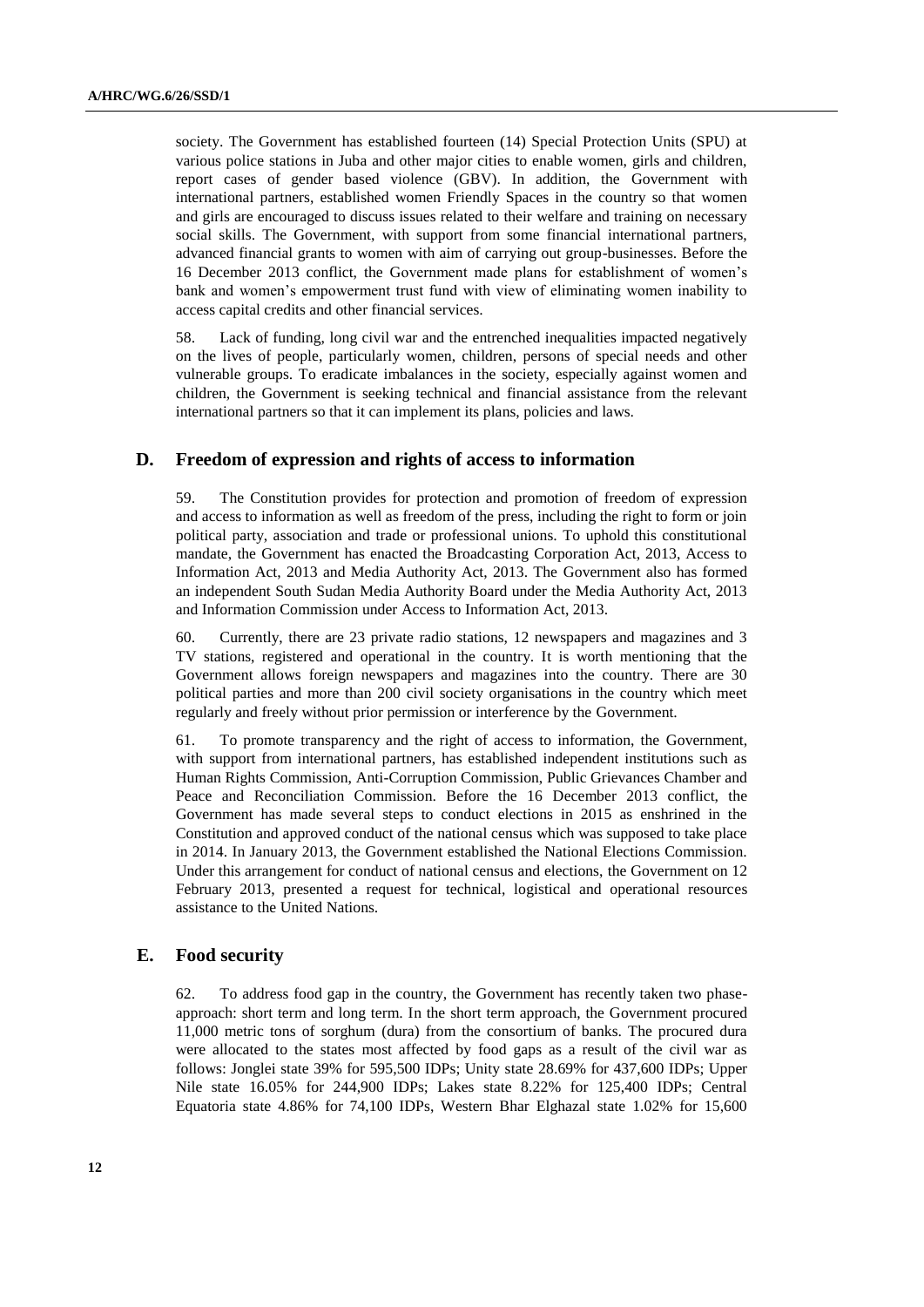IDPs; Warrap state 0.73% for 11.100 IDPs; Eastern Equatoria state 1, 50% for 7,600 IDPs; Northern Bhar Elghazal state 0.14% for 2,200 IDPs; Western Equatoria state 0.31% for 4,900 IDPs and Abyei Administrative Area 0.44% for 6,700 IDPs.

63. It is worth mentioning while the number of IDPs displaced since 16 December 2013 is 100,000 people in UNMISS Camps, the number of IDPs under protection of the Government in various states is 1,525,400. The dura was distributed to the hard accessible and affected areas, including the areas under control of Sudan Peoples' Liberation Movement/Army – in Opposition (SPLM/A-IO). As support to the partners, the World Food Programme has been facilitated to ship weekly 500 metric tons of assorted food from Kosti in Sudan to various locations in Upper Nile. The World Food Programme is also facilitated to air lift food from Juba and Ethiopia to be airdropped to several locations in the country.

64. In the long term approach, the Government has acquired and distributed 1,000 tractors, 5,000 ox-ploughs and other agricultural inputs, improved seeds and varieties, training of farmers to adopt better practices, husbandry and post-harvest; encourage cottage industries based on agriculture for purpose of sustaining food security for civilians.

65. Despite the efforts being undertaken by the Government to improve food security in the country, majority of the population still lives below the poverty line. This is caused by lack of rains, insecurity and high rate of unemployment among the youth. Those affected much by the poverty are the women and children from the areas most affected by the civil war IDPs and returnees.

### **F. Education**

66. The Constitution provides that education is a right for every citizen and no person shall be discriminated from receiving education on the basis of religion, race, ethnicity, health status, including HIV/AIDS, gender or disability. The General Education Act, 2012 provides legal framework to the education sector in the country.

67. The Government has made the primary education compulsory throughout the country and established an Alternative Educational System which is to provide basic adult, accelerated learning programmes, community girl schools programme, pastoralist education programme and intensive English course to the children demobilised from the army and other militias groups operating in country. The demobilised children are assessed and placed into the available learning programmes based on their needs. The demobilized children of ages between 17 and 18 years old and did not have educational background are placed in vocational and life skills programmes.

68. Caring for students whose education was interrupted by the event of 16 December, especially in the three states of Jonglei, Unity and Upper Nile, the Government succeeded in enabling those students to sit their High School Certificates at Bentiu in Unity State; Malakal, Maban, Melut and UNMISS Site in Upper Nile State; Bor town in Jonglei State; Aweirial in Lakes State and Greater Pibor. Some students from Jonglei State appeared for their examinations in Central Equatoria State in Juba. This makes the total of 1,090 students who appeared for South Sudan High School Certificate. Also over 2,800 students from Upper Nile University and Dr. John Garang Memorial University were able to complete their academic year in Central Equatoria in Juba. In addition, the Government has decided to allow the two universities: Upper Nile University and Dr. John Garang Memorial University to continue functioning in Juba until such a time that permanent peace and stability return to Upper Nile and Jonglei states. As the result of improvement in security in Jonglei, Dr. John Grang Memorial University has been relocated to its original campus in Bor Town.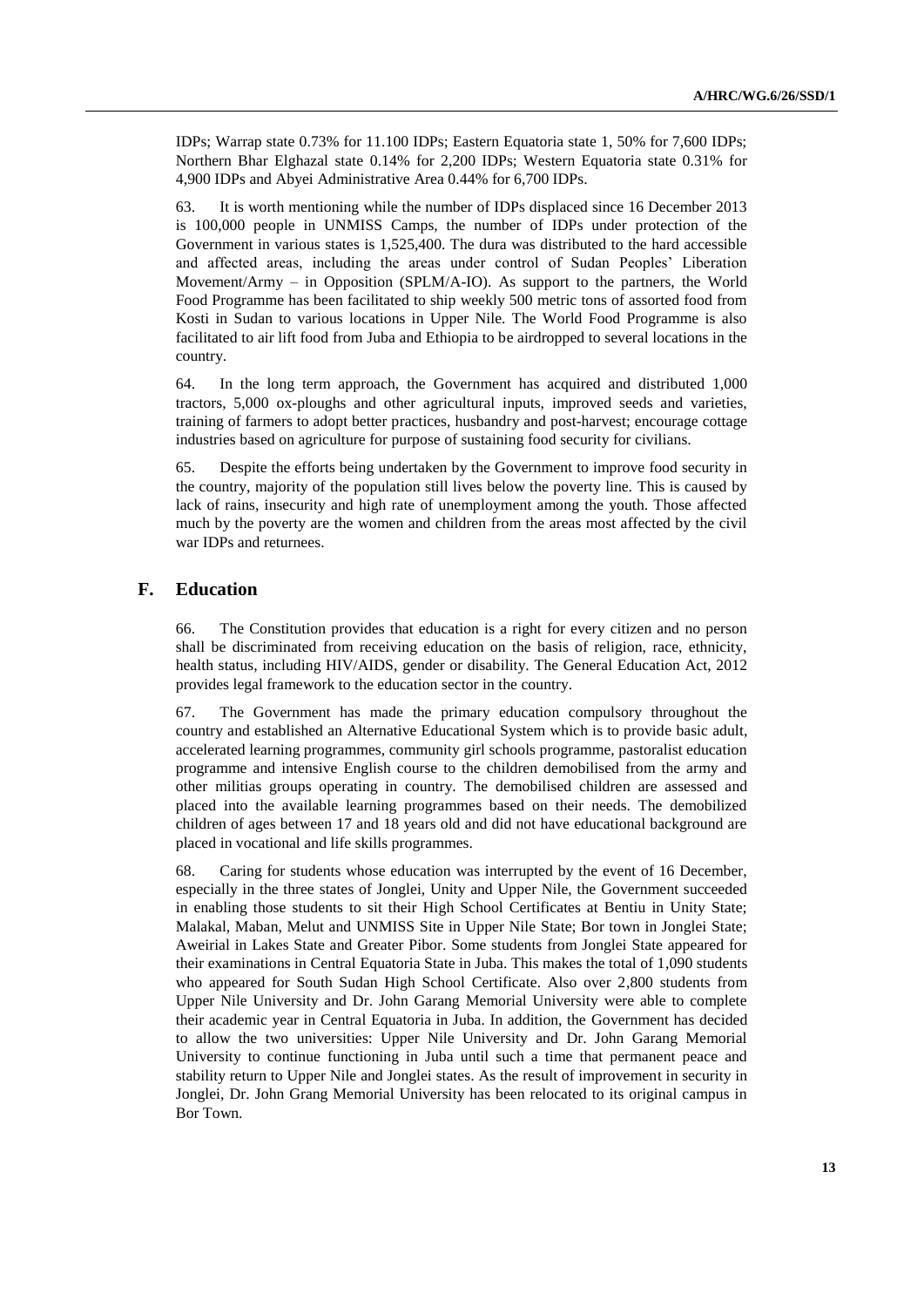69. Before signing of the ARCSS, the Government established a High Level Committee composed of the army, UNMISS and UNICEF to verify issues of occupation of schools by members of the organized forces and found that in the areas then under control of the Government, some schools in remote areas were occupied by the army. The occupants were ordered to vacate. From June 2014 to April 2015, 29 schools verified by the Committee to have been occupied by the army and other organised forces in Lakes, Central Equatria, Eastern Equatoria, Upper Nile, Unity and Jonglei States were all vacated.

70. To promote respect for human rights, the Government with South Sudan Human Rights Commission and Ministry of General Education prepared a policy document to include human rights issues in Education Curricula. Also in July 2015, the Government signed the Safe Schools Declaration with Global Coalition to Protect Education from Attack (GCPEA) as its commitment to protect education in armed conflict situations.

71. The Government has financed and facilitated construction of new schools and rehabilitated those schools affected by the South-North civil war.

# **VI. Achievements**

#### **Peace and reconciliation**

72. Before the security events of 16 December 2013, the Government enacted the Peace and Reconciliation Commission Act, 2012 as an independent commission to promote peace among the citizens in the country and to consolidate peace ushered in by the CPA and the ARCSS. In an effort to initiate a comprehensive process of national reconciliation and healing, the Government has established Peace and Reconciliation Committee. In another effort, the Government pardoned some armed groups for taking arms against the State.

73. In addressing inter and intra-community violence, the Government held a conference in Lakes State in March 2015 attended by all traditional leaders, State authorities, members of the State Assembly of Lakes State, members of the National Legislature from Lakes State and representatives from leaders of other political parties, and civil society. The conference identified the root causes of inter and intra-community conflict and were resolved.

74. Also similar conference was carried out by the Government in Eastern Equatoria State in which inter and intra-community conflicts were identified, discussed and resolved. The two conferences conducted are efforts by the Government to carry out traditional justice. Chapter five of the ARCSS deals with transitional justice, accountability, reconciliation and healing under which legislation for establishment of a commission for truth, reconciliation and healing is to be enacted by TGoNU. Any existing committee for national healing, peace and reconciliation or the national platform for peace and reconciliation is to transfer all of their files or records to the Commission for Truth, Reconciliation and Healing (CTRH). The CTRH is to recommend processes and mechanisms for full enjoyment by victims of the rights to remedy, including measures for reparation and compensation. The CTRH is also mandated to inquire into issues of human rights violations and abuses, breaches of rule of law and excessive buses of power committed against all persons in South Sudan. However, the TGoNU is faced with various challenges in carrying out its mandate under the ARCSS due to lack of resources and the security events which took place in Juba between 7 to 11 July 2o16.